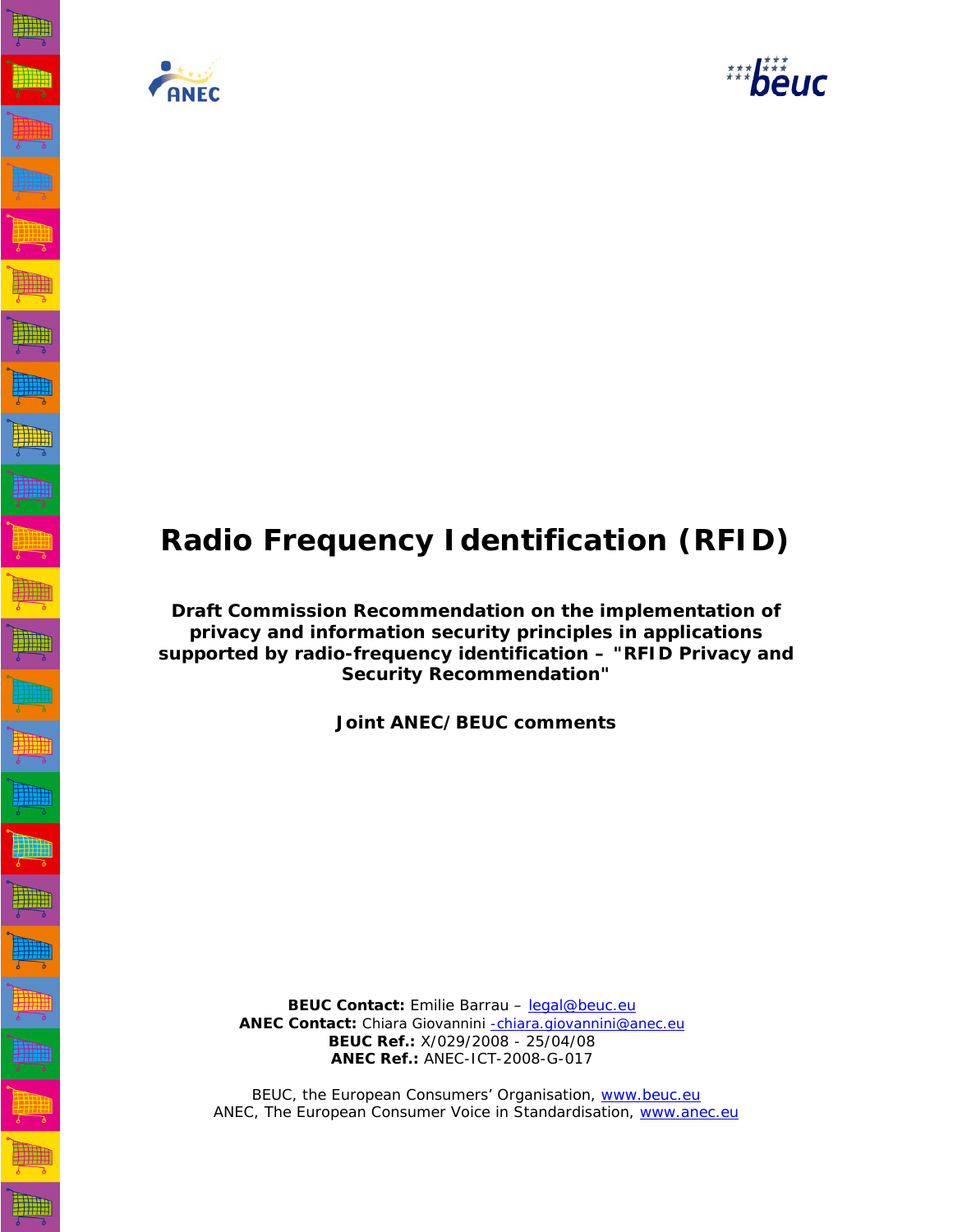| Summary                                                                                                                                                                                                                                                                                                                                                                                                                                                                                                                                                                                                                                                    |
|------------------------------------------------------------------------------------------------------------------------------------------------------------------------------------------------------------------------------------------------------------------------------------------------------------------------------------------------------------------------------------------------------------------------------------------------------------------------------------------------------------------------------------------------------------------------------------------------------------------------------------------------------------|
| Consumers need confidence to fully embrace Radio Frequency Identification (RFID)<br>technologies. As rightly stated by the European Commission: "a precondition for the<br>successful take-up of RFID is that it be introduced by industry in full respect of privacy,<br>and that consumers remain in full control of their personal data" <sup>1</sup> .                                                                                                                                                                                                                                                                                                 |
| ANEC and BEUC welcome the adoption by the European Commission of the draft<br>Recommendation focusing on privacy, data protection and security aspects of RFID<br>technology which, we believe, takes into consideration most of consumers' concerns.                                                                                                                                                                                                                                                                                                                                                                                                      |
| In particular, we fully support the following measures:                                                                                                                                                                                                                                                                                                                                                                                                                                                                                                                                                                                                    |
| In retail, the opt-in approach will guarantee that tags will be automatically and<br>immediately deactivated at the point of sale if personal data are likely to be<br>collected and processed, unless the consumer explicitly asks to keep the tags on.<br>More transparency and information obligations; Consumers must know where,<br>when, why and how RFID is being used in their surroundings. Signs or logos<br>showing the presence of tags and readers are to be welcomed.<br>Privacy and security impact assessments that would guarantee that privacy and<br>security questions are addressed prior to the implementation of RFID applications. |
| In parallel, the enforcement of existing rules is equally essential. Several actions should<br>be put in place to strengthen the respect of these rules.                                                                                                                                                                                                                                                                                                                                                                                                                                                                                                   |
| Finally, the use of RFID technology also raises ethical, competition, health and<br>environmental concerns that are also paramount/strategic to consumers' acceptance of<br>the technology. Therefore, ANEC and BEUC strongly encourage the European Commission<br>to start addressing those aspects as soon as possible.                                                                                                                                                                                                                                                                                                                                  |
|                                                                                                                                                                                                                                                                                                                                                                                                                                                                                                                                                                                                                                                            |

 $\frac{1}{1}$ European Commission Frequent Asked Questions on RFID, MEMO/08/145, 5 March 2008.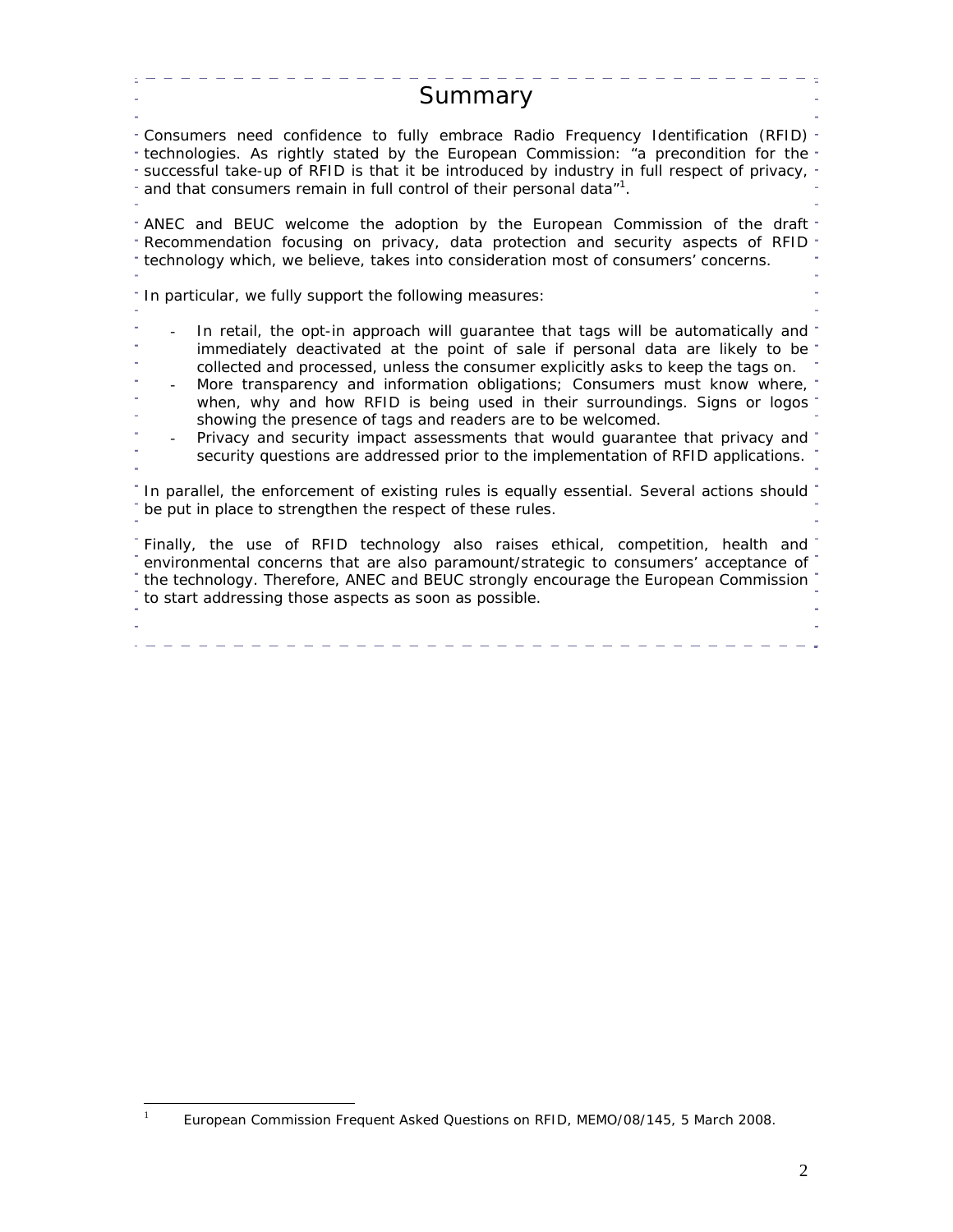# **Comments on the articles of the draft recommendation**

#### *Article 1*

*1. This Recommendation provides guidance to Member States and stakeholders on the design and operation of RFID applications in a lawful, ethically admissible and socially*  and politically acceptable way, respecting the right to privacy and ensuring protection of *personal data and appropriate information security.* 

*2. This Recommendation concerns measures to be taken with respect to the implementation of RFID applications, which will ensure that national legislation implementing Directives 95/46/EC, 99/5/EC and 2002/58/EC is respected when such applications are deployed. This Recommendation is without prejudice to the legal obligations resulting from the national legislation implementing Community Law.* 

*3. This Recommendation shall not apply to activities which fall outside of the scope of the Treaty establishing the European Community, such as those referred to in titles V and VI of the Treaty of the European Union, and in any case to activities concerning public security, defence, state security and the activities of the state in the areas of criminal law.*

# **Article 1** – **Scope**

The recommendation focuses on privacy, data protection and information security, which we believe are the most pressing issues to be tackled. A reference to the European Charter of Fundamental Rights and the European Convention on Human Rights should be made in Article 1.2.

The European Commission should nevertheless continue to work and promote research on other aspects of RFID – in particular competition, environment and health aspects, equally important for consumers.

*Article 2* 

*For the purpose of the Recommendation the definitions set out in Directive 95/46/EC shall apply. The following definitions shall also apply:* 

*(a) 'Radio frequency identification' (RFID) means the use of electromagnetic radiating*  waves or reactive field coupling in the radio frequency portion of the spectrum to *communicate to or from a tag through a variety of modulation and encoding schemes to uniquely read the identity of a radio frequency tag or other data stored on it.* 

*(b) 'RFID tag' or 'tag' means either a RFID device having the ability to produce a radio signal or a RFID device which re-couples, back-scatters or reflects (depending on type of device) and modulates a carrier signal received from a reader.* 

*(c) 'Reader' means a fixed or mobile data capture and identification device using a radio frequency electromagnetic wave or reactive field coupling to stimulate and effect a modulated data response from a tag or group of tags.* 

*(d) 'RFID application' means a system to process data through the use of RFID tags and/or readers, a back-end system and/or a networked communication infrastructure.* 

*(e) 'RFID application operator' means the natural or legal person who develops, implements, uses or maintains a RFID application.*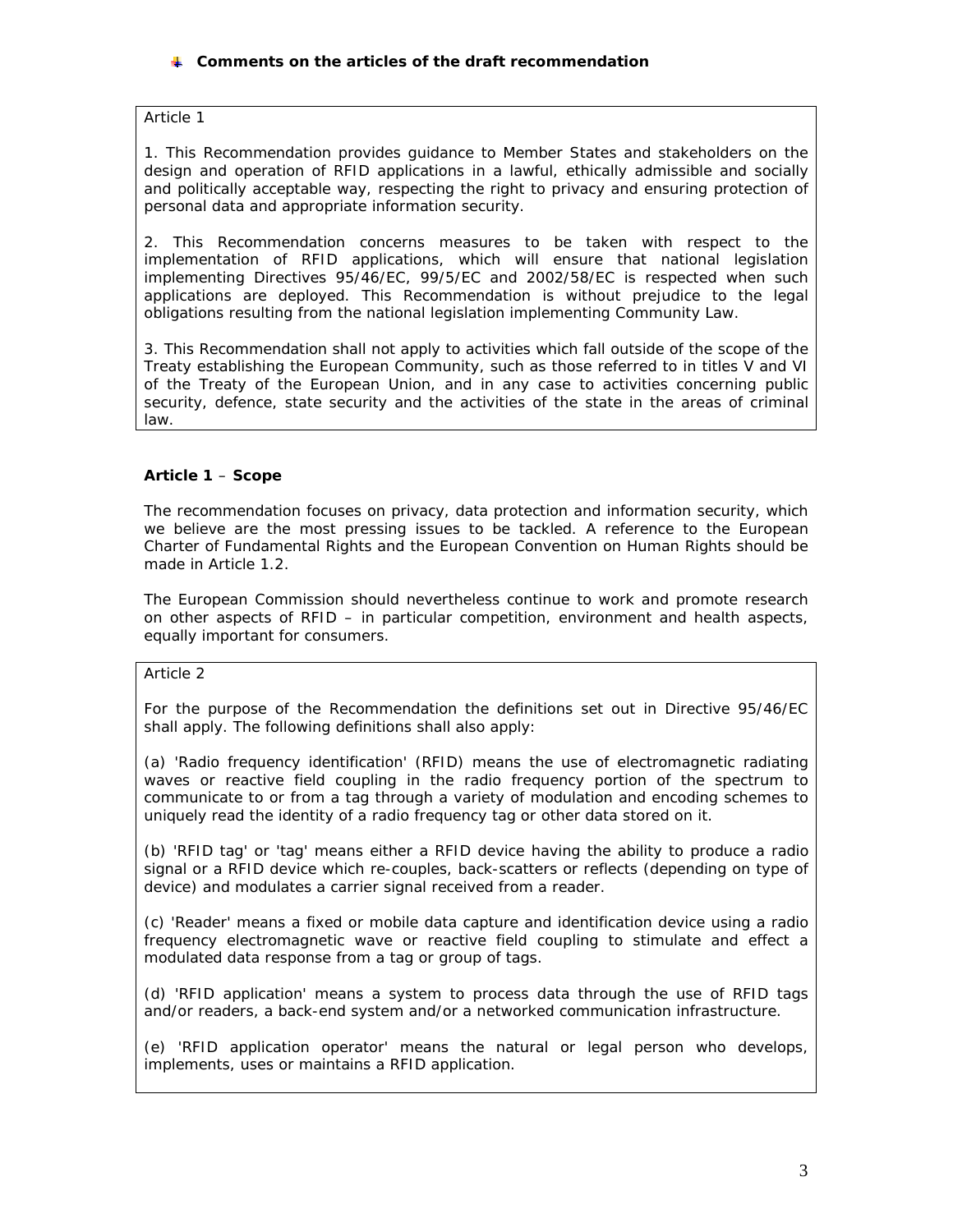*(f) 'Information security' means the preservation of confidentiality, integrity and availability of information.* 

*(g) 'Monitoring' means any activity carried out for the purpose of detecting, observing, copying or recording the location, movement, activities, image, text, voice, sound or state of an individual.* 

*(h) 'Deactivation' of a tag means the process that causes the cessation of any functionality of the RFID tag. The deactivation can be permanent, so that the tag no longer responds to any command, or can be temporary, so that the tag only responds to specific commands that make the tag partially or entirely functional again.* 

*(i) 'Public place' means any area, including non-stationary means of public transport such as buses, planes, railways or ships, which can be accessed at all times or at certain times by everybody.* 

# **Article 2** - **Definitions**

#### Article 2 (h) – Deactivation

It will be very confusing for consumers to use the same term "deactivation" for two different realities.

At the very least, the definition of "deactivation" should be split into two: (1) "permanent deactivation" and (2) "temporary deactivation". One single definition may lead to confusion amongst stakeholders and consequently to a situation where consumers are told that their tag has been deactivated – without clearly telling them if it is permanent or temporary. Today this distinction might not be very relevant as temporary deactivation is not yet available but it will certainly be crucial in the future as the technology develops.

Moreover, there is an inconsistency in this definition: How deactivation would cause "cessation of any functionality" while still allowing "tag [to be] partially or entirely functional again". Furthermore, it is not clear who initiates the "specific commands" that would render the tag functional again.

Furthermore, it would be appropriate to give a definition of 'privacy impact assessment'. Finally, those definitions should be "technically neutral" and apply to all kind of RFID technologies.

#### *Article 3*

*1. Before a RFID application is implemented, the RFID application operators should conduct, individually or jointly within a common value chain, a privacy impact assessment to determine what implications its implementation could raise for privacy and the protection of personal data, and whether the application could be used to monitor an individual.* 

*2. The level of detail of the assessment should be proportionate to the risks associated with the particular RFID application. The assessment should comply with good practice*  frameworks to be established in a transparent way in partnership with all relevant *stakeholders, and in consultation of the relevant supervisory data protection authorities.* 

*3. Where it cannot be excluded that data processed in RFID applications can be related to an identifiable natural person by an RFID application operator or a third party, Member States should ensure that RFID application operators and providers of components of such applications take appropriate technical and organisational measures to mitigate the ensuing privacy and data protection risks.*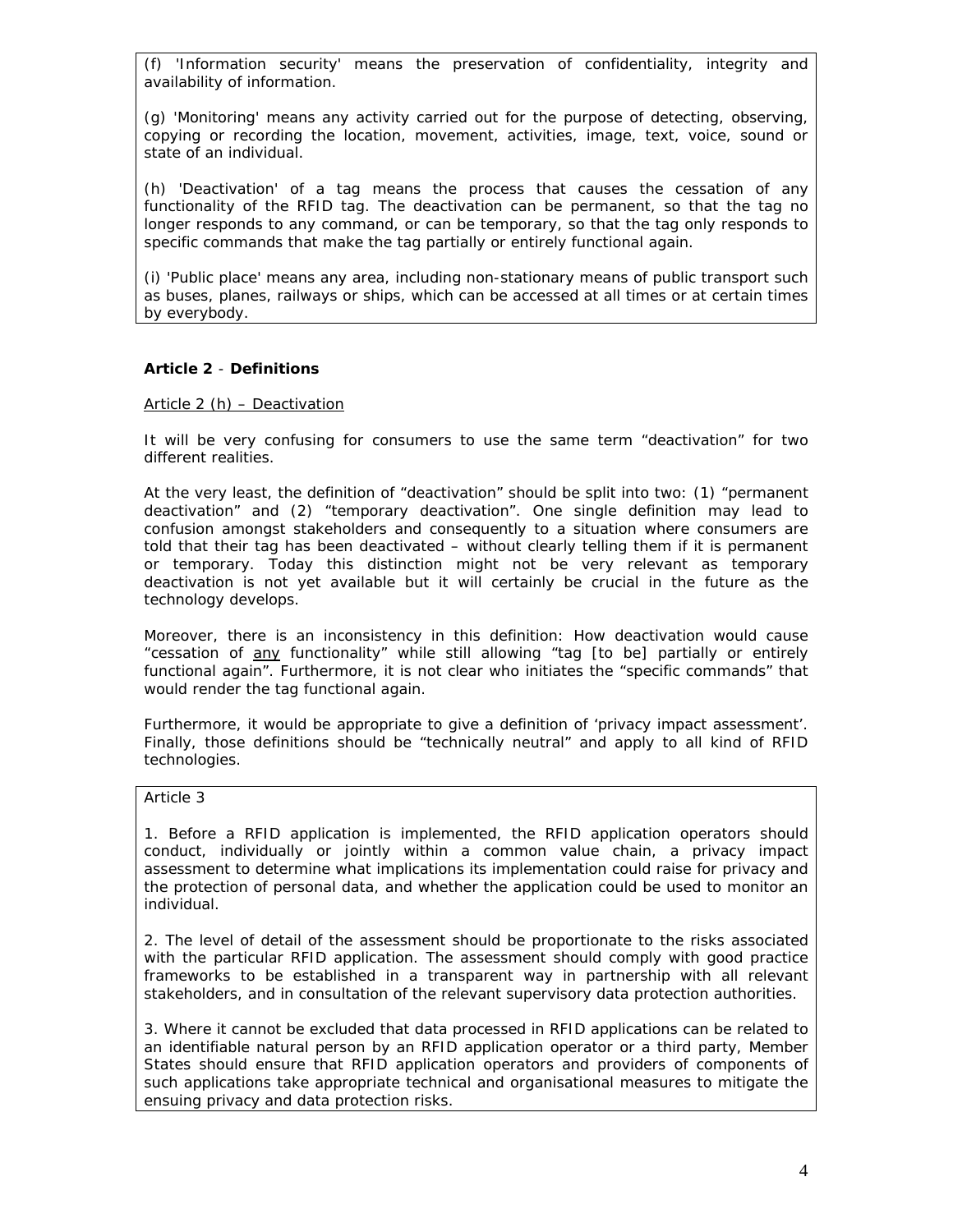*4. RFID application operators should designate a person responsible for the conduct, review, and follow-up measures as described above.* 

*5. The RFID application operator should align the privacy impact assessment with the overall information security risk management set out in Article 6 here after.* 

*6. The RFID application operator should make the privacy impact assessment, or an adequate and comprehensible summary of it, publicly available through appropriate means, no later than on the date of deployment of the application.* 

# **Article 3** - **Privacy and Data Protection measures**

#### Privacy Impact Assessment (PIA)

The best way – and the most (economically) efficient way - to ensure that a specific RFID application is fully compliant is to assess its potential impacts on privacy and security before its deployment i.e. from the very beginning.

We therefore fully support the systematic use of privacy impact assessments (PIAs) and the development of technical and organisational measures to limit the risks "*where it cannot be excluded that data processed in RFID applications can be related to an identifiable natural person by an RFID application operator or a third party*". Of course, PIAs and information security risk management go hand in hand. We nevertheless regret that the wording "privacy and security by design" is not mentioned as such in this article. We also miss the lack of reference to Privacy Enhancing Technologies (PETs) in the draft recommendation. It should be further clarified that "a third party" also includes parties outside a contractual relationship.

More clarity is needed as to what "*good practice frameworks*" mean and the level at which they should be established (at national, regional and/or European level?). The method on how to conduct a PIA is essential and we regret that no clarifications have been brought as to – at least - the main steps such an assessment should follow. The involvement of data protection authorities is to be welcomed. References to the Information Commissioner Office PIA Handbook $2$  mentioned in the consultation as well as any other relevant documents could be inserted in an annex to the recommendation.

The European Commission with the help of the Article 29 Working Party and Member States should also ensure consistency across Europe of the different approaches towards PIAs.

#### **Transparency**

As regards Article 3.6, we welcome the publication of the results – both in full and a summary - of PIAs. Such publications should be easily available (e.g. on the website of the RFID application operator), written in:

- plain/intelligible language (but allowing for more technical details in the full report);
- accessible at no costs; and,
- at the latest on the date of the deployment of the application.

#### Responsibility (Article 3.4)

Clear responsibility is paramount to the good functioning of the system. We agree that RFID application operators should designate a person – who should be named expressly in the PIA results published - responsible for the conduct, review, and follow-up

 $\frac{1}{2}$ http://www.ico.gov.uk/upload/documents/pia\_handbook\_html/html/1-intro.html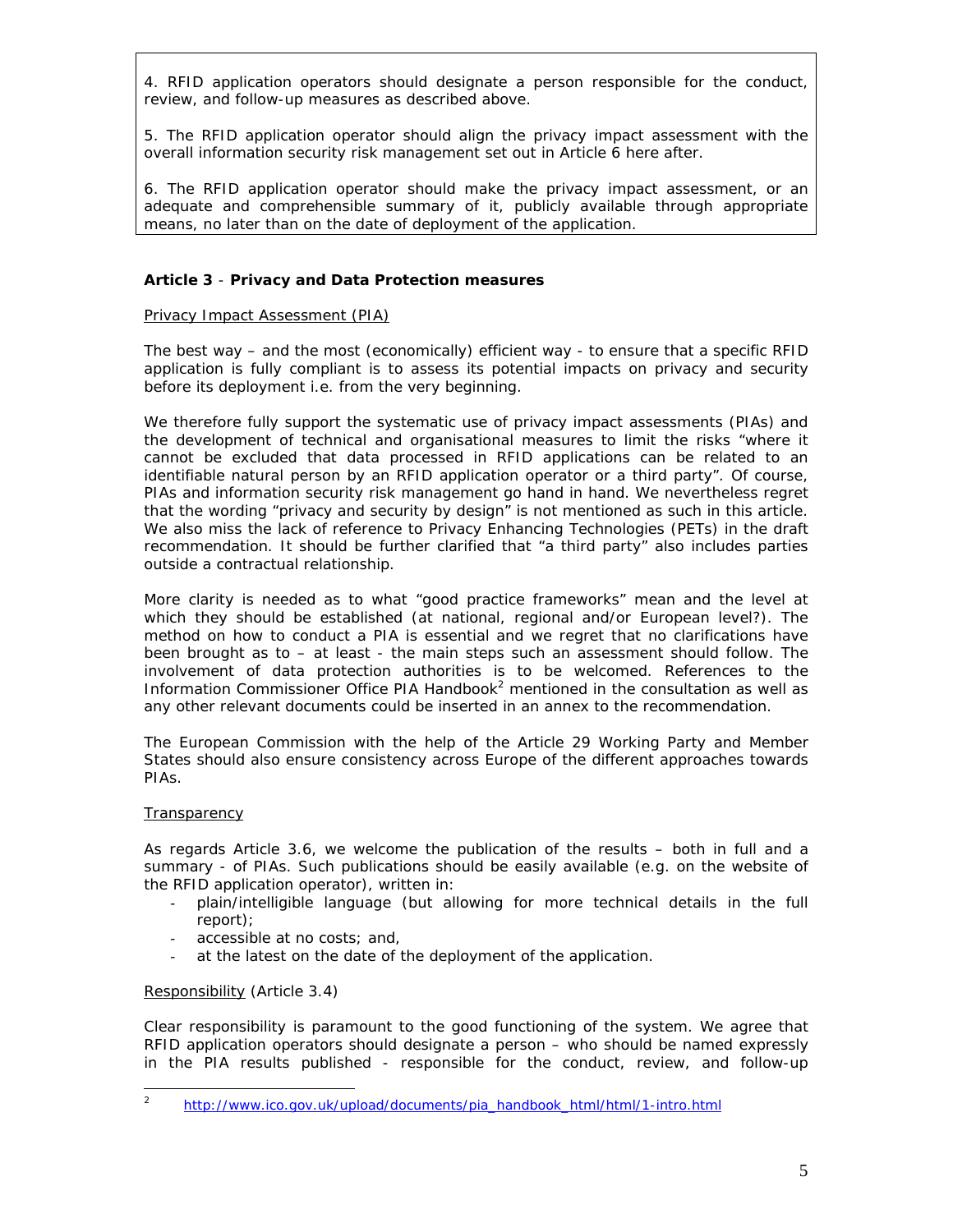measures. It goes without saying that a PIA should be regularly reviewed taking into consideration state of the art technology and new potential threats to data protection and privacy.

# *Article 4*

*1. Member States should encourage trade or professional associations or organisations involved in the RFID value chain to provide detailed guidance on practical implementation of RFID technology by drawing up specific codes of conduct on RFID use. Where*  appropriate, this work should be undertaken in collaboration with the concerned civil *society organisations, such as consumer organisations or trade unions, and/or the competent authorities concerned. Codes of conduct should contain specific measures*  designed to ensure that signatories adhere to their principles. They should be widely *disseminated with a view to informing affected individuals* 

*2. With regard to data protection aspects, Member States should encourage drawing up of codes of conduct intended to contribute to proper implementation of the national provisions adopted pursuant to the Directive 95/46/EC, taking account of the specific features of the various sectors.* 

*3. In conformity with Directive 95/46/EC, national codes of conduct should be submitted to the relevant national supervisory data protection authorities for endorsement, and Community codes of conduct should be submitted to the Article 29 Working Party for endorsement at Community level.* 

# **Article 4** - **Codes of Conduct**

In general, ANEC and BEUC are sceptical about the use of codes of conducts. These instruments rarely provide more consumer protection than existing binding rules, lack consumer redress and effective sanctions when codes are violated.

# For the implementation of data protection rules (Article 4.2 and 4.3)

As long as it is clear that codes of conduct only complement legislation and fully respect the minimum regulatory criteria of the Lund declaration<sup>3</sup>, we can support this provision. We welcome the endorsement by the relevant national supervisory data protection authorities but Member States must ensure that the resources of these authorities are sufficient to handle this task.

Nevertheless, we like to recall that the European Commission has itself recognised the lack of quality of codes of conduct regarding the protection of personal data<sup>4</sup>.

#### For the practical implementation of RFID (Article 4.1)

In the specific case of practical implementation of this recommendation however, codes of conduct may provide more flexible and rapid solutions for "detailed guidance" in comparison to traditional law-making. Where such alternative mechanisms exist, it is crucial that proper sanctions are put in place in case of non-compliance. This must be clearly reflected in the text of the article.

 3 European Seminar organised by the Swedish Presidency "Voice of the European Consumer" (Lund, April 2001). The Lund criteria are: efficacy, democratic legitimacy, consumer confidence, together with coherence and consistency in the context of the single market.

COM (2007) 87, p.5.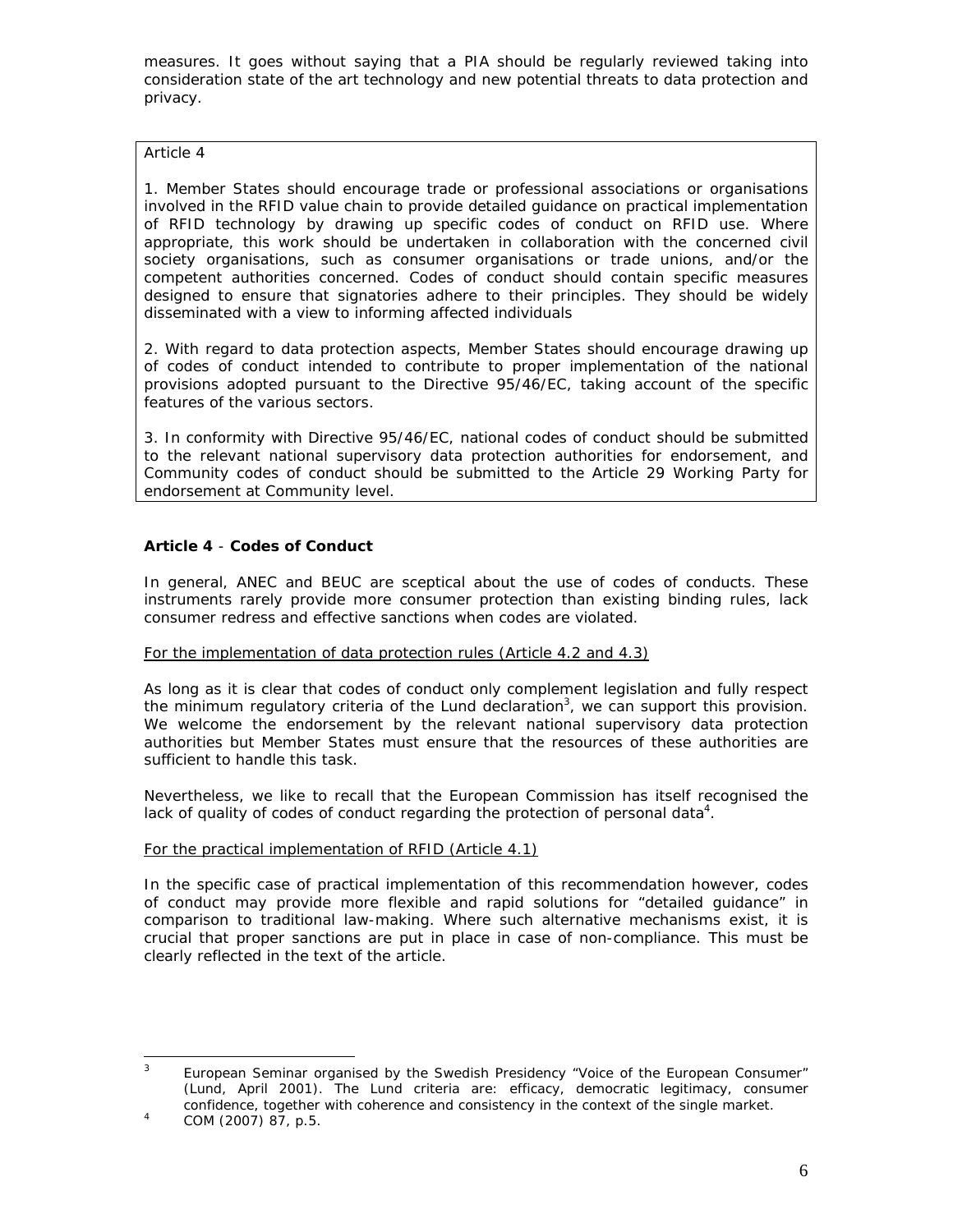*Article 5* 

*1. Where RFID applications are implemented in public places, RFID application operators should make publicly available a written comprehensible policy governing the use of their RFID application.* 

*Without prejudice to the obligations of data controllers, in accordance with Directives 95/46/EC and 2002/58/EC, the policy should state:* 

- *(a) the identity and address of the RFID application operator,*
- *(b) the purpose of the RFID application,*
- *(c) what data is to be processed by the RFID application, in particular if the location of tags will be monitored,*
- *(d) which link, if any, is made with personal data,*
- *(e) what is the data storage policy followed by the operator,*
- *(f) if the data can be accessed or received by third parties.*

*The policy should be concise and generally understandable by individuals.* 

*2. Where RFID applications are implemented in public places, RFID application operators should inform individuals on the use of RFID by providing at least a clear sign, accessible by all, that signifies the presence of RFID readers. Information should include, where appropriate, that RFID tags and readers may broadcast information without an individual engaging in any active action, a reference to the policy governing the use of the RFID application and a point of contact for individuals to obtain additional information.* 

# **Article 5** - **Information on RFID use**

As the European Commission rightly recalls, RFID is a contactless and invisible technology that can process data without anyone noticing.

We thus welcome more transparency in the use of RFID technology in the form of reliable, to the point, fully understandable (not "*generally understandable*") and apparent information. Such information should be targeted to the audience to which it is aimed at (e.g. consumers; employees…) and be available in different formats (e.g. text, logo, video, voice) so as to reach all consumers, irrespective of their age and abilities. In particular, consumers should be informed about the presence of readers and reading activities and distance - even "*without an individual engaging in any active action*". It is equally essential that the presence of tags is notified to consumers by a harmonised sign or logo. We ask the Commission to modify the text accordingly.

The article foresees that a written policy should be made "*publicly available*" without stating how. The Commission must add in the article that such information should at least be available to consumers on the spot (i.e. at the point of sales/premises of the operator), where possible, before entering the area, and, where relevant, on the website of the operator.

However, providing this information to consumers should by no means be interpreted as an explicit consent from consumers on the use of RFID tags for collecting their personal data or as a transfer of responsibility.

This article only provides for minimum information requirements and, in order to foster consumers' confidence in RFID, we would encourage RFID operators to be as open as possible on their RFID use. In particular, having sufficient and adequate information about the security features of RFID is an essential consumer need.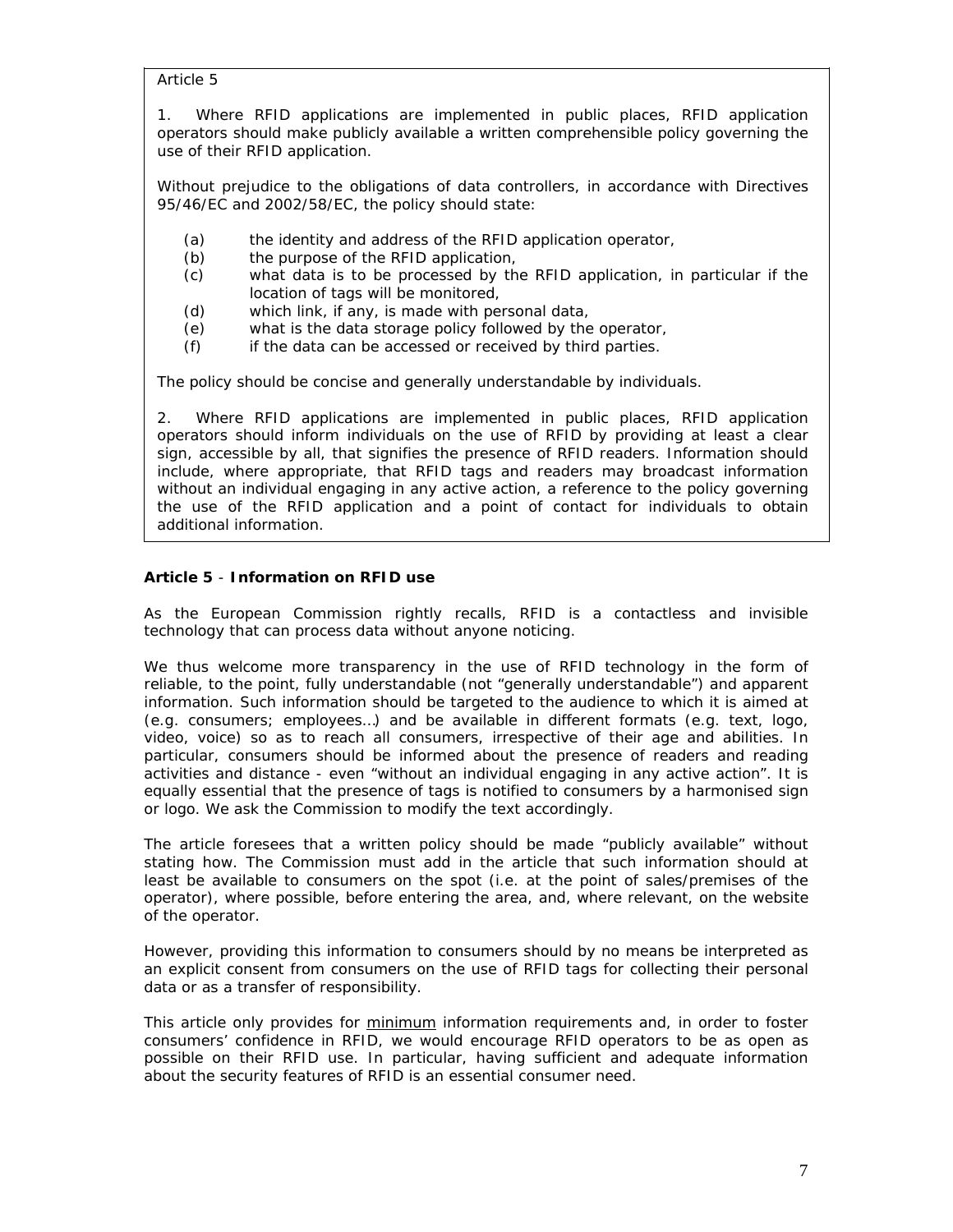*Article 6* 

*1. Member States should encourage RFID application operators to establish information security management according to state-of-the-art techniques, based on effective risk management in order to ensure appropriate technical and organisational measures related to the assessed risks. The security threats, and the corresponding security measures, should be understood as covering all the components and interfaces of the RFID application.* 

*2. Member States should provide guidance to identify those RFID applications that might be exposed to information security threats with implications for the general public. Member States should also stimulate RFID application operators that provide these applications to develop application-specific guidelines, in partnership with all concerned stakeholders. Public and private sector organisations should strive to ensure that their members comply with these guidelines. The dissemination of Best Available Techniques for these applications at European level should be encouraged with a view to achieving a coherent internal market approach towards information security.* 

*3. Member States should encourage the RFID application operators, together with national competent authorities and civil society organisations, to develop new, or apply existing, schemes, such as certification or operator self-assessment declaration, in order to demonstrate that an appropriate level of privacy and information security is established in relation to the assessed risks, related to RFID applications.*

# **Article 6** - **Information security risk management**

Information security risk management – sometimes also called Security Impact Assessments (SIAs) – before the deployment of a RFID application is crucial to ensure the security at all levels of an application (tag; reader; the interaction between the chip and the reader; databases – be it databases solely containing RFID data or customer databases containing RFID data which is linked to customer information; back-end system…). The use of inappropriate levels of security for one component could endanger the whole RFID application.

In the past, the European Commission stated that "*privacy and security should be built into the RFID information systems before their widespread deployment*"5 at the "*technological, organisational and business process levels*"6 . Besides, the Data Protection Directive emphasises the importance of taking appropriate technical and organisational measures both at the time of the design of the processing system and at the time of the processing itself<sup>7</sup>. We fully support privacy and security by design and would suggest this wording to be restated in the text of the Recommendation.

Member States, as part of the Information Security Risk Management, should have an obligation to invest in research and development (R&D) to ensure continuous enhancements of the infrastructure. The possibility of permanent improvements and updating was not foreseen in the case of the Internet, which created the spam problems we know today.

The guidelines should also include a requirement for interoperability, i.e. the technical RFID architecture should be based upon open standards so that different systems – proprietary as well as open – can function together.

As regards responsibility, we regret the lack of provision on the designation of the person responsible for conducting, reviewing and ensuring the follow-up of the information

<sup>|&</sup>lt;br>5 COM (2007) 97, p. 9.

<sup>6</sup> COM (2007) 96, p.6.

<sup>7</sup> Article 17 and Recital 46 of Directive 95/46/EC; see also the Article 29 Data Protection Working Party document WP 105.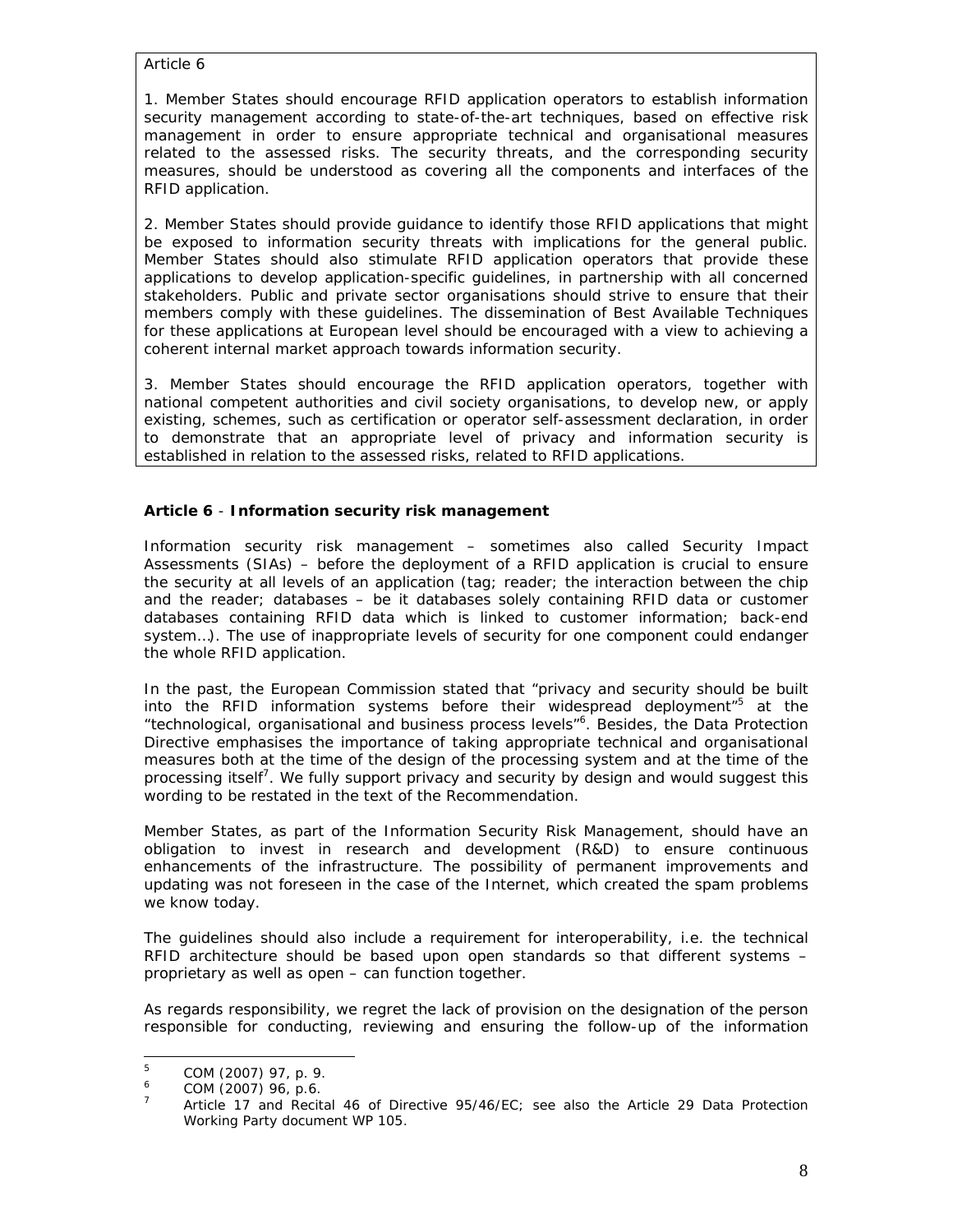security risk management but also informing consumers should a security breach has occurred and taking appropriate steps to rectify the situation. A paragraph similar to Article 3.4 on PIAs should be added to this article.

Member States should foresee a mechanism at national level where, if a consumer suffers damage from a security breach, the company responsible should be held liable and thus should compensate the consumer. The burden of proof and the responsibility to produce relevant documentation should be held by the professionals.

#### Article 6.3

In order to meet consumer expectations, defined and clear qualitative security requirements should be identified. In this context, we believe that the primary information that influences consumers' choice is compliance of the product with declared security features and that the product has passed an external conformity assessment procedure. Such compliance could be identified by a mark. Products and services not meeting declared requirements lead to a loss of consumer confidence.

# *Article 7*

*1. RFID application operators acting at any level of the value chain should ensure that they provide sufficient information and means to operators down the chain so that the provisions of this recommendation can be followed.* 

*2. RFID application operators, where appropriate in cooperation with retailers, should adopt a harmonised sign to indicate the presence of tags within retail products and ensure that consumers are informed:* 

- *about the presence of a RFID tag in a retail product;*
- *whether this tag has a specified, explicit and legitimate purpose after the sale;*
- about the likely reasonable privacy risks relating to the presence of the tag *and of the measures consumers can take to mitigate these risks.*

*3. (a) Where a RFID application processes personal data or the privacy impact assessment (undertaken in accordance with Art 3.1) shows significant likelihood of personal data being generated from the use of the application, the retailer has to follow the criteria to make the processing legitimate as laid down in directive 95/46 and to deactivate the RFID tag at the point of sale unless the consumer chooses to keep the tag operational.* 

*(b) Where a RFID application does not involve processing of personal data and where the privacy impact assessment has shown negligible risk of personal data being generated through the application, the retailer must provide an easily accessible facility to deactivate or remove the tag.* 

*4. Deactivation or removal of tags should not entail any reduction or termination of the*  legal obligations of the retailer or manufacturer towards the consumer. Deactivation or *removal of tags by the retailer should be done immediately and free-of-charge for the consumer. Consumers should be able to verify that the action is effective.* 

*5. Within three years after the entry into force of this recommendation, the European Commission will review these provisions in order to assess the effectiveness and efficiency of systems to remove or deactivate tags with a view to providing automatic deactivation at the point of sale on all items except where the consumer has specifically opted-in to the RFID application.*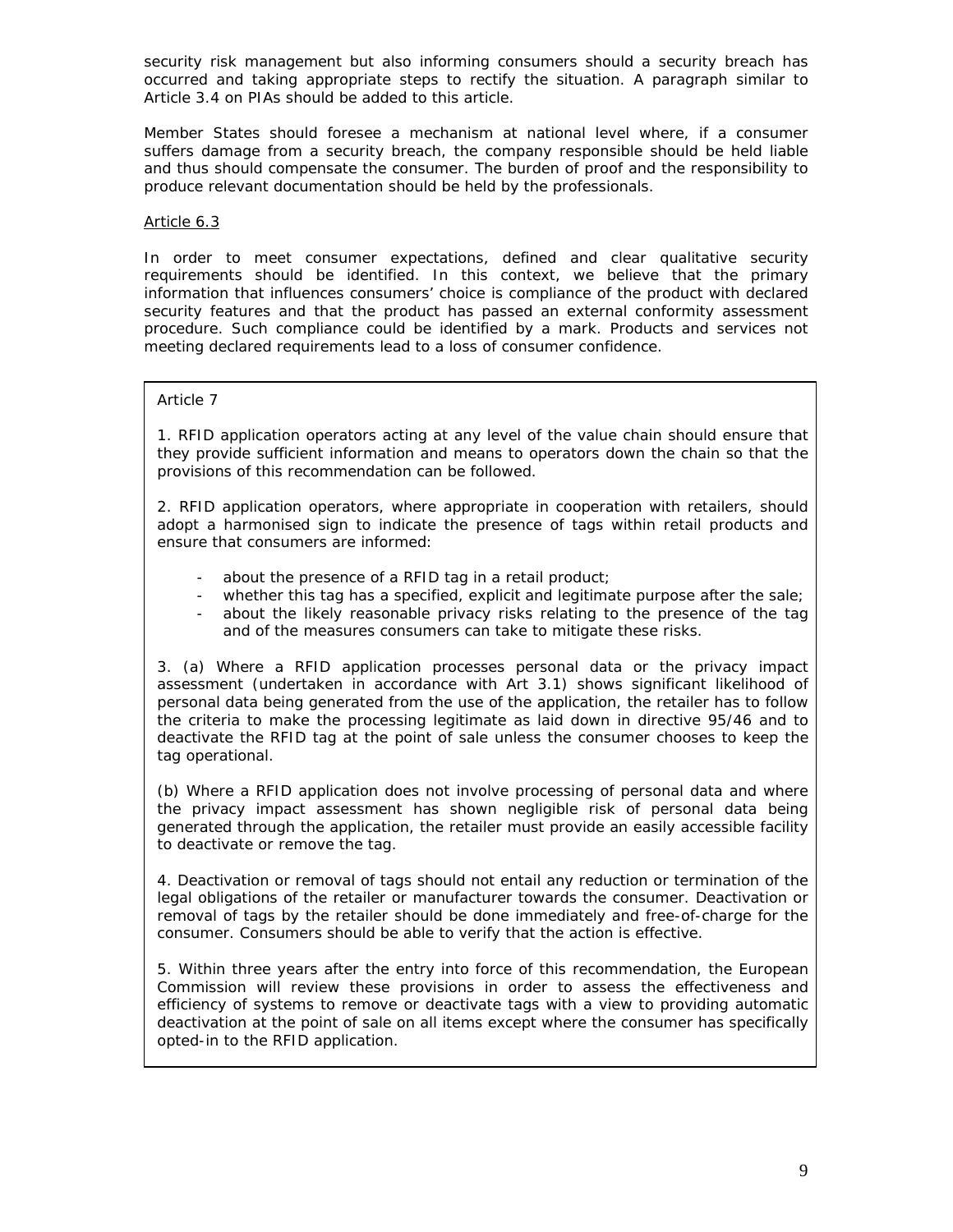#### **Article 7** - **RFID use in retail**

Consumers should not have to take the initiative to protect their personal data against unwanted reading of RFID tags; nor should they be required to give up their privacy in order to participate/engage in normal day to day activities such as retail shopping. We believe that the protection of personal data and privacy is a fundamental right. It is the duty of other parties, including especially data controllers, to respect and protect that right.

# Article 7.1

We believe that it is crucial for a well functioning system and for proper information of consumers/end-users that all relevant information and means are passed "down the chain" to RFID operators – which include sales persons/employees having contact with consumers.

#### Article 7.2

We welcome the use of a sign or logo to inform consumers about the presence of RFID tags. Obviously, this has to be read in conjunction with Article 5 on general information on RFID use (including on the presence of readers and reading activities).

As regards the information on the "*legitimate purpose*", this has to be interpreted in the light of the European data protection Directives.

In addition to the measures foreseen in this recommendation, consumers should only take "additional" measures to protect their privacy against RFID threats. The text of the recommendation should be modified accordingly.

#### Complementary information

RFID might be of added-value for consumers where tags exclusively provide complementary information on products (e.g. about the production, origin, quality, energy use....). Means to read this additional information should be made freely available to consumers in the shop and before the point of sale.

# Article 7.3

We warmly welcome the opt-in principle when personal data are generated and processed as consumers must have the choice to decide whether they want RFID or not and whether they want their data to be collected. In an 'opt in' regime, the retailer has to deactivate the RFID tag at the point of sale unless consumers that so desire, expressly ask for tags to remain operational. On the contrary, in an opt-out scenario, the consumer has to ask for the tag to be deactivated.

The opt-in option reflects the unequivocal choice of European consumers: Two thirds of the respondents to the European Commission online consultation thought that RFID tags on products in supermarkets should be automatically deactivated at the point of sale<sup>8</sup>. Similarly, in a recent survey carried in the Netherlands, 85% of respondents want to decide whether the chips stays active and 62% want default deactivation (opt-in system)<sup>9</sup>.

 $\frac{1}{8}$ European Commission public consultation on RFID, 2006.

<sup>9</sup> Consumentenbond, the Rathenau Institute, ECP.NL survey 2007.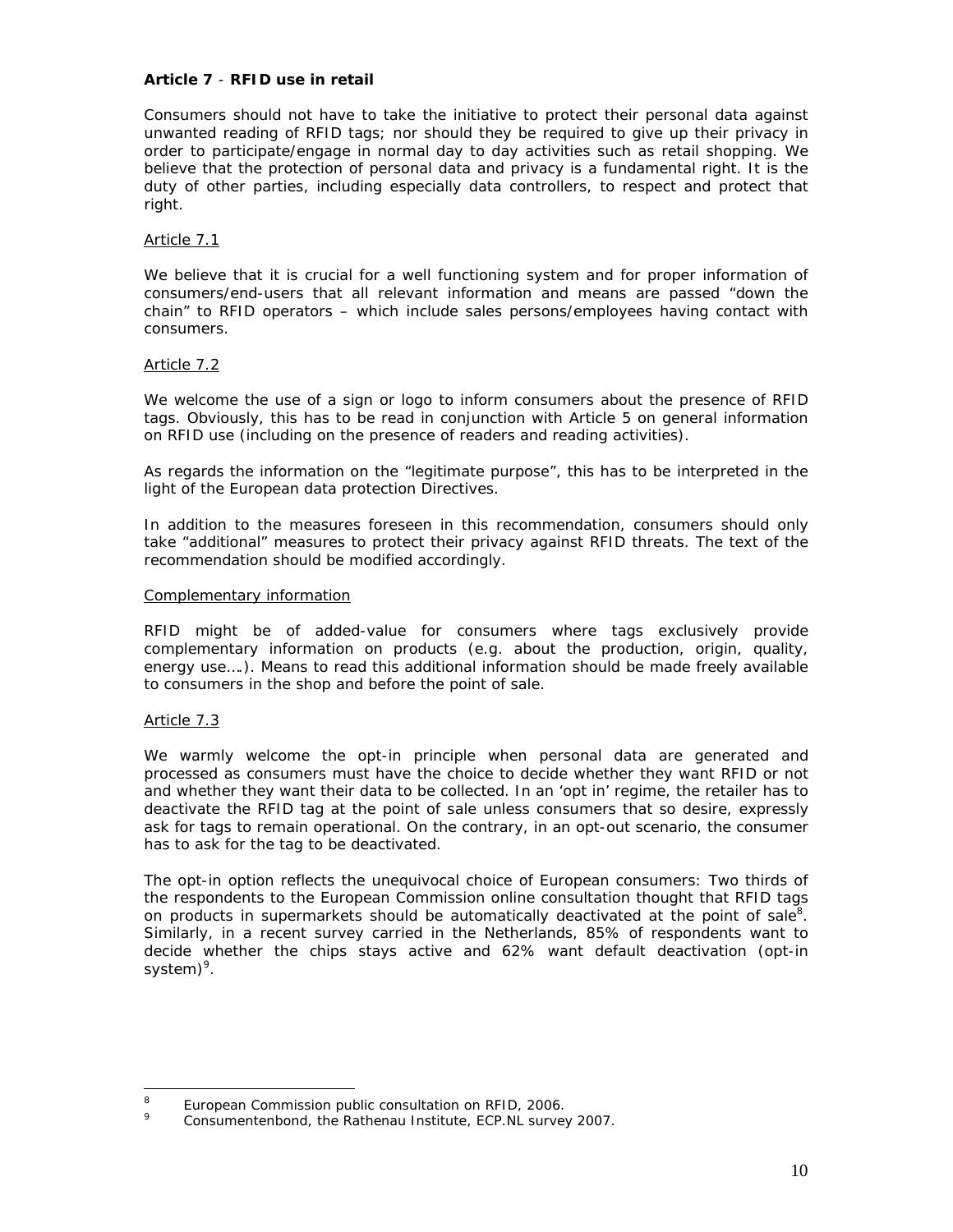This principle is further supported by the Opinion of the European Data Protection Supervisor (EDPS) according to which "*the opt-in principle at the point of sale is a legal obligation that already exists under Data protection Directive in most situation*"10.

It is also the only way to reinforce European consumers/citizens' confidence in adopting RFID technology. In fact, in a recent survey on RFID carried in the Netherlands, 57% of consumers believe that unauthorised persons will probably gain access to databases<sup>11</sup> and 50% have little or no confidence in businesses dealing carefully with RFID generated personal data<sup>12</sup>. An opt-out solution would go against what European citizens want and would be totally unacceptable.

For more legal certainty though, the wording of article 7.3 (a) should be changed to "[…] explicitly chooses to keep the tag operational".

There is no cost justification to rule out the opt-in approach as whether the regime chosen is opt-in or opt-out, the same infrastructure (i.e. the same investment) is needed to allow for "immediate" deactivation. The price of automatic deactivation is a grain of sand compared to the overall costs of building and implementing a fully functioning RFID infrastructure (from the warehouse, to buying RFID readers and tags…, to the back-end system).

Nevertheless, as pointed out by many, including the  $EDPS<sup>13</sup>$ , a RFID tag raises potential data protection, privacy and security concerns outside a specific RFID application especially since the tags used in retail are totally unprotected. For instance, where a specific RFID application does not involve processing of personal data, it does not mean that once the consumer has left the store, no one will be able to read the unique RFID identifier on the products he or she is carrying around. For instance, the person seating next to you in the bus could find out that you have these famous little blue pills in your bag or what the brand and size of your underwear are. This is why, when the tag remains operational after the point of sale, consumers must also be protected - using encryption for instance. In this context, we fully support further R&D on "privacy and security by design".

We believe that, for the next three years, the current text is a reasonable compromise that will allow some protection while not entirely resolving the issue of protection of personal data, privacy and security in a RFID environment. In the meantime, further reflection on how to better protect consumers from unwanted reading of his/her RFID tags is necessary to ensure consumers will gain benefit from using RFID technologies.

#### Article 7.4

We fully support that deactivation or removal of tags by the retailer is "immediate"<sup>14</sup>, "free of charge" and can be verified by the consumer.

Further to legal obligations, it should be added that the purchase or any purchase advantages (e.g. contractual guarantee) may not be conditional to the consumer keeping the tag operational.

Even where no risk to privacy has been found, the burden to deactivate should not be put on the consumer as he/she would most certainly not know where the tag is and how to proceed. The current text in Article 7.3 (b) states that "*the retailer must provide an easily accessible facility to deactivate or remove the tag*" thus implying that consumers

<sup>&</sup>lt;sup>10</sup> European Data Protection Supervisor opinion on the communication of the European Commission on RFID, December 2007.<br>
11 Consumentenbond, the Rathenau Institute, ECP.NL survey 2007.<br>
12 Consumentenbond, the Rathenau Institute, ECP.NL survey 2007.<br>
13 European Data Protection Supervisor opinion on the co

Commission on RFID, December 2007. 14 Consumers should not wait and queue again after the point of sale to have the tags on the

products they bought deactivated.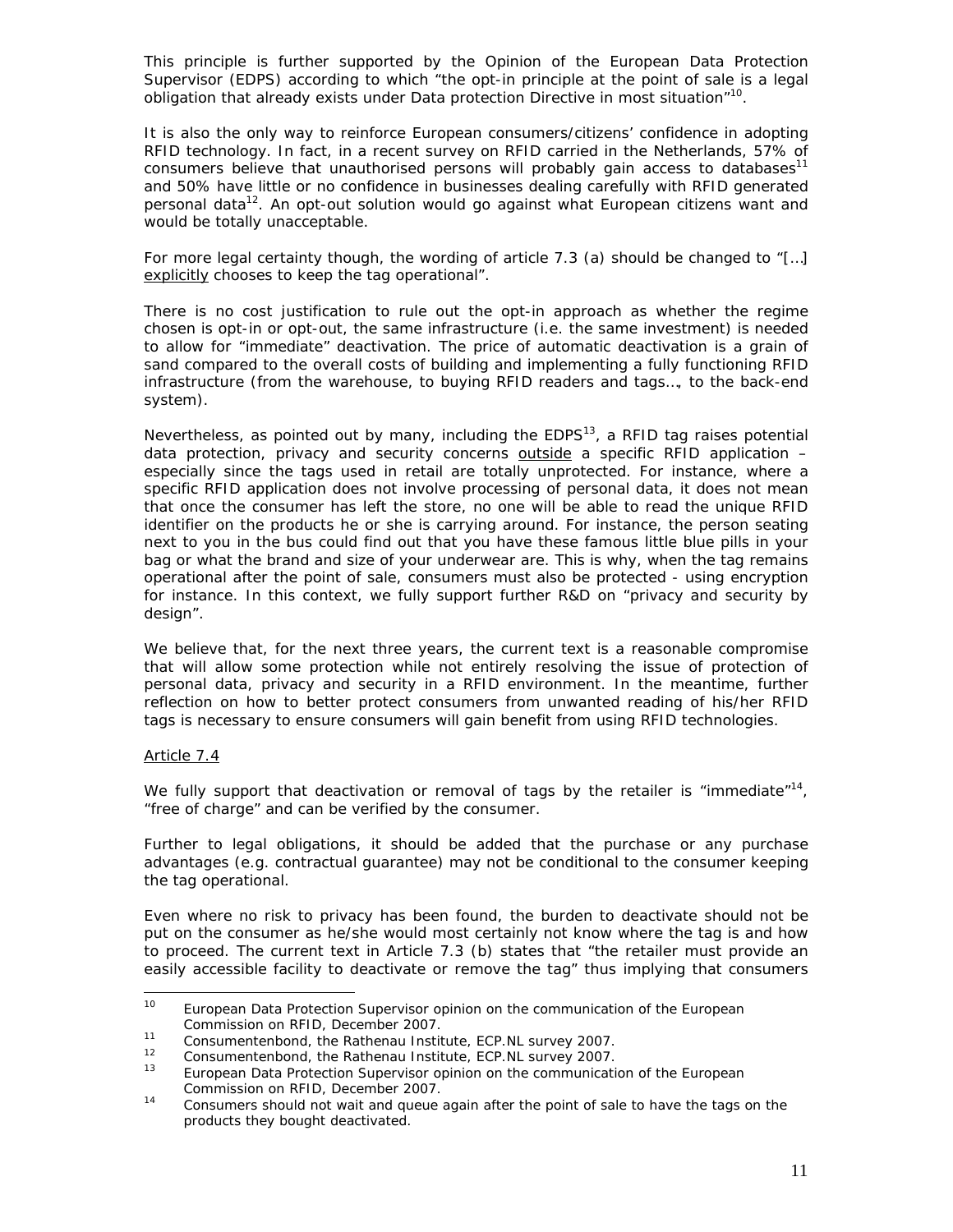should deactivate tags themselves. This is in contradiction with Article 7.4 that requires tags to be deactivated "*by the retailer*" "*immediately*".

# Article 7.5

The review of the provision of article 7 is to be welcomed. Automatic deactivation (i.e. opt-in) on all items at the point of sale is certainly a political choice that we wholeheartedly back. R&D on privacy enhancing technologies (PETs) and on tags that can be deactivated and reactivated<sup>15</sup> by an authorised party should be supported.

In general, we regret the lack of requirements for user-friendliness in relation to RFID tags. RFID-technology's use should be simple for consumers. In the future, the user should be able to intuitively manage and understand the opt-in and opt-out options and gain complete control over the daily use of the technology.

#### *Article 8*

*1. Member States, in collaboration with industry and other stakeholders should take*  appropriate measures to inform and raise awareness among companies, in particular *SMEs, on the potential benefits associated to the use of RFID technology. Specific attention should be placed on information security and privacy aspects.* 

*2. Member States, in collaboration with industry, consumer associations and other relevant stakeholders, should identify and provide examples of good practice in RFID application implementations. They should also take appropriate measures, such as largescale pilots, to increase public awareness of RFID technology, its benefits and implications of use, as a prerequisite for wider take-up of this technology.* 

# **Article 8** - **Awareness raising actions**

We support this proposal as awareness raising actions are necessary to inform all the players – be it tag developers, employees, SMEs, all the companies down the supply chain, and consumers – about the potential benefits and threats of the use of RFID technology.

Awareness raising campaign should be balanced, fit the level of understanding of the public it wants to reach and inform about the various uses, benefits and risks of RFID technologies.

We believe, however, that examples of "*good practice in RFID application implementations*" should be aimed at professionals rather than at consumers.

#### *Article 9*

*Member States should cooperate with industry and the Commission to stimulate and support the introduction of the 'security and privacy by design' principle at an early stage of the development of RFID applications, in particular through the development of highperformance and low-cost solutions.*

#### **Article 9** - **Research and Development**

We fully support R&D on "*security and privacy by design*" as we do believe that it would foster consumers' acceptance and trust in RFID technology. In addition, a reference to

<sup>15</sup> 15 Tags that can be switched on and off already exist (EPC Gen 2 tags - electronic article surveillance function -http://www.rfidjournal.com/article/articleview/3818/)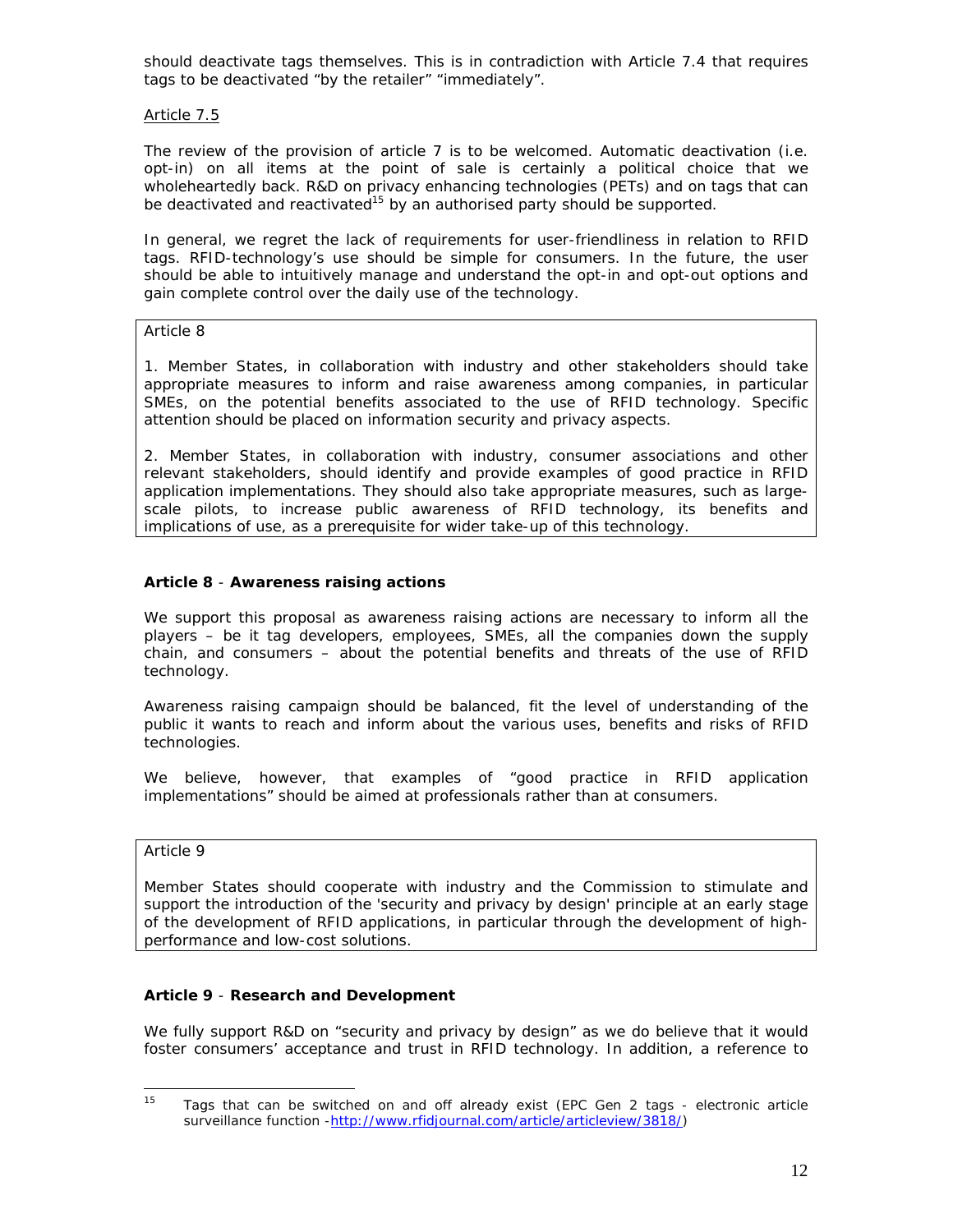research on Privacy Enhancing Technologies (PETs) – in accordance with the Commission's communication promoting  $PETs^{16}$  – should be added.

*Article 10* 

*1. Member States should inform the Commission 18 months from the publication of this Recommendation in the Official Journal of the European Union of action taken in response to this Recommendation.* 

2. Within three years from the adoption of this Recommendation, the Commission will *provide a report on the implementation of this Recommendation and its impact on economic operators and consumers, in particular as regards the measures recommended in Article 7. Where appropriate, the Commission shall amend this Recommendation or submit any other proposal it may deem necessary, including binding measures, in order to better achieve the goals of this Recommendation.*

# **Article 10** - **Follow-up**

We welcome the commitment of the European Commission to report on the implementation of this recommendation. Nevertheless, given the rapid development and growth of RFID technologies, we believe that the Commission should produce two years after the publication of this recommendation, a report to be presented to the European Parliament and the Council.

In addition to focusing on Article 7, the report should also focus on the application of Article 5 on information of RFID use.

*Article 11* 

*This Recommendation is addressed to the Member States and to all stakeholders which are involved in the design and operation of RFID applications within the Community.* 

# **Article 11** - **Addressees**

We support the fact that the recommendation is aimed at both Member States and stakeholders.

*Participants to this consultation who are interested in submitting additional comments that are not directly linked to a given article but rather cover the entire Recommendation or that fall outside of the suggested articles are invited to do so hereunder.* 

 $\overline{a}$ 

<sup>16</sup> COM(2007) 228.